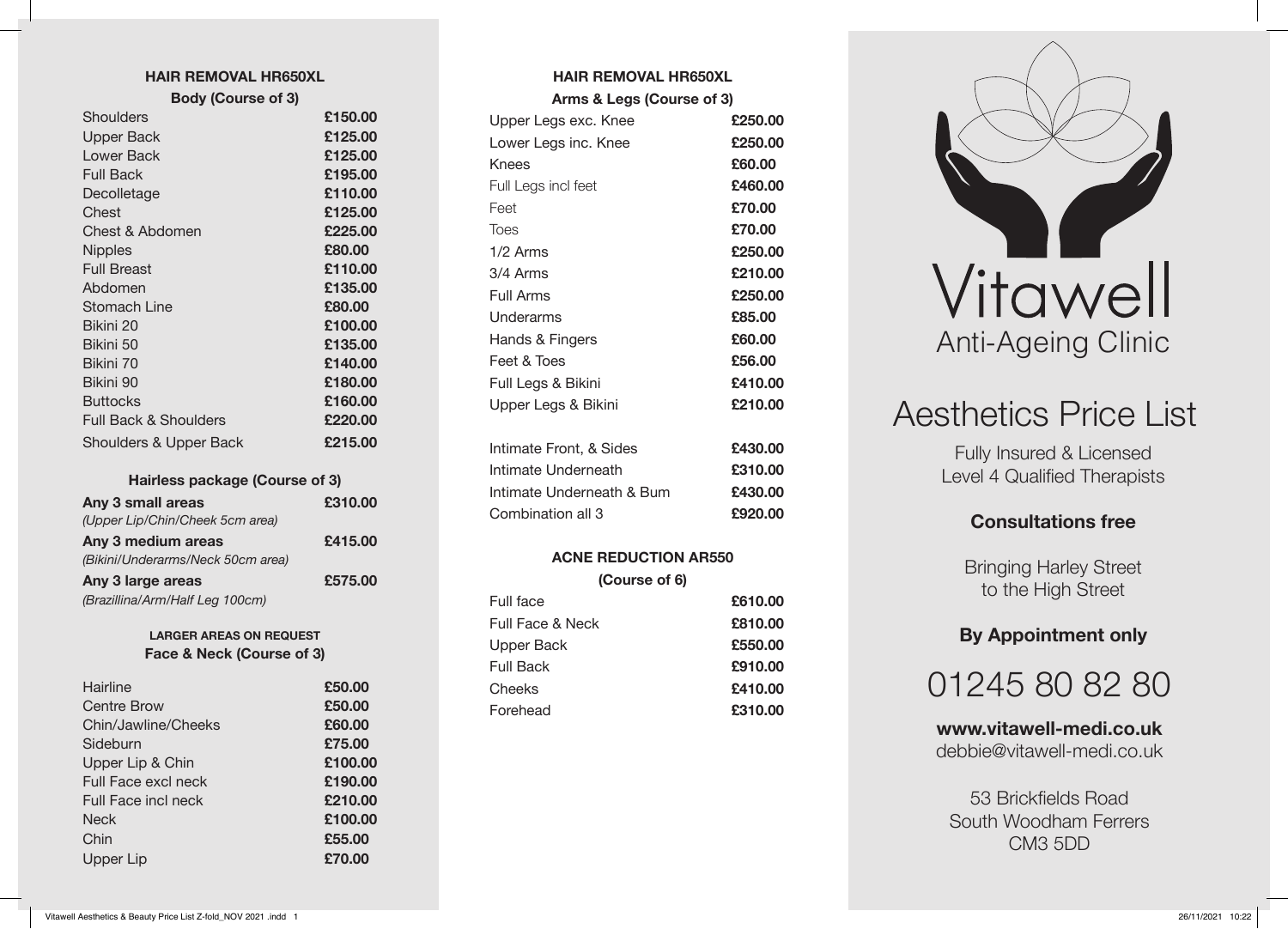## **MEDICAL THERAPIES SR515 Skin Tone Colour Correction/Melasma Pigmentation/Sun Damage/Large Pores Liver & Sun Spots (Course of 6)**

| <b>Full Face</b>  | £580.00 |
|-------------------|---------|
| Single            | £95.00  |
| Full Face & Neck  | £730.00 |
| Single            | £120.00 |
| Decolletage       | £760.00 |
| Single            | £125.00 |
| Back of Hands     | £550.00 |
| Single            | £90.00  |
| Single Small Area | £400.00 |
| Single            | £65.00  |

# **Vascular Thread Veins/Rosacea/Scarring Stretch marks/Hyperpigmentation (Course of 6)**

| Cheeks            | £370.00 |
|-------------------|---------|
| Single            | £60.00  |
| <b>Nose</b>       | £280.00 |
| Single            | £45.00  |
| Abdomen           | £580.00 |
| Single            | £95.00  |
| Legs              | £820.00 |
| Single            | £135.00 |
| <b>Back</b>       | £730.00 |
| Single            | £120.00 |
| Single Small Area | £400.00 |
| Single            | £65.00  |

## **BODY CONTOURING OCTIPOLAR**

# **Reduce Stubborn Fat Pockets/minimise cellulite/reduce circumference/contour for a defined shape (Course of 8)**

| Arms (Bingo Wings)     | £490.00 |
|------------------------|---------|
| Stomach (Uppr & Lower) | £750.00 |
| Hips (Love Handles)    | £500.00 |
| Front & Inner Thighs   | £750.00 |
| Back & Inner Thighs    | £750.00 |
| Back of Thighs only    | £500.00 |
| Bra Strap Area         | £410.00 |
| Brazilian Bum Lift     | £999.00 |

**Any other areas or combination of areas on request**

# **BODY CONTOURING OCTIPOLAR "Little Black Dress"**

| <b>Full body combination package</b> |           |
|--------------------------------------|-----------|
| (3 areas of your choice)             | £1,100.00 |

**£100.00 Deposit required balance is interest Free PAYG per session**

#### **SKIN TIGHTENING DIAMOND POLAR**

## **Skin Tightening/ Wrinkle Reduction/ Collagen boosting (Course of 6)**

| £420.00 |
|---------|
| £570.00 |
| £200.00 |
| £160.00 |
| £370.00 |
| £195.00 |
| £390.00 |
| £180.00 |
| £310.00 |
|         |

**Level 4 Laser Therapist Specialist Fully Insured & Licensed Member of Consulting Room & BABTEC**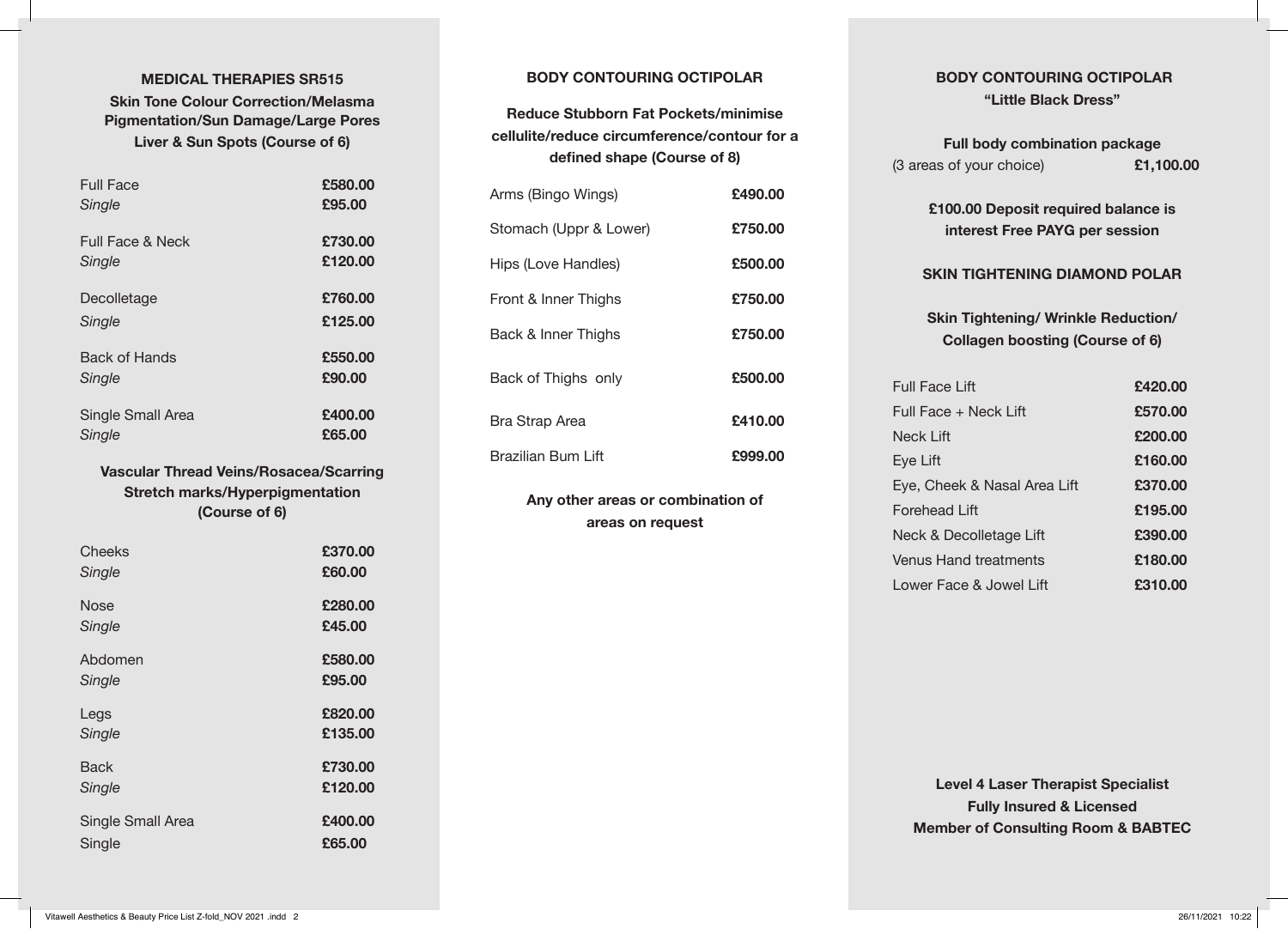## **FACIAL TREATMENTS**

| FAVIAL I NEAI IVIEN I J                  |         |
|------------------------------------------|---------|
| <b>Vitawell Signature Facials</b>        |         |
| LA Facial                                | £55.00  |
| <b>LA Gold Facial</b>                    | £60.00  |
| <b>Combination Facial</b>                | £120.00 |
| <b>Starter Advanced</b>                  | £120.00 |
| <b>Medium Advanced</b>                   | £170.00 |
| <b>Comprehensive Advanced</b>            | £200.00 |
| <b>Carbon Laser Facials (Black Doll)</b> |         |
| 1 treatment                              | £69.00  |
| Course of 4 treatments                   | £266.00 |
| Course of 8 treatments                   | £394.00 |
| <b>Diamond Dermabrasion Facials</b>      |         |
| Diamond Derma Single session             | £60.00  |
| <b>Dermaplaining Facials</b>             |         |
| <b>Collagen Boost</b>                    | £60.00  |
| <b>LED Red Light Facials</b>             |         |
| Single session                           | £60.00  |
| Course of 6 (get 7th free)               | £350.00 |
| <b>Russian Lashes</b>                    |         |
| Starter volume (2 hours)                 | £45.00  |
| Mid volume (2.5 hours)                   | £65.00  |
| Full volume (3 hours)                    | £75.00  |
| Remove Extensions (30 mins)              | £27.00  |

Infill—Up to 3 weeks (90 minutes) **£25.00** Infill—Up to 4 weeks (120 minutes) **£30.00**

## **FACIAL TREATMENTS**

| <b>Classic Lashes</b>             |        |
|-----------------------------------|--------|
| Classic set - 1D to 3D            | £45.00 |
| Classic set -3D to 6D             | £65.00 |
| Remove Extensions (30 mins)       | £27.00 |
| Infill-Up to 3 weeks (90 minutes) | £25.00 |

#### **Lash Lift**

| Full Set Lash Lift (1 hour) | £35.00 |
|-----------------------------|--------|
|                             |        |

#### **Tinting**

| Full Eyebrow Tint (15 mins)                  | £10.00 |
|----------------------------------------------|--------|
| Full Eyelash Tint (15 mins)                  | £10.00 |
| Full Eyebrow & Eyelash Tint (30 mins) £10.00 |        |
| Henna Brow                                   | £17.00 |
|                                              |        |
| <b>Threading</b>                             |        |
| Eyebrows & Upper Lips                        | £10.00 |
| Chin or Sides                                | £12.00 |
| Chin & Neck                                  | £17.00 |
| Full Face                                    | £25.00 |
| <b>Full Face &amp; Neck</b>                  | £28.00 |
| <b>High Definition Eyebrows</b>              | £30.00 |
| <b>Brow Lamination</b>                       | £30.00 |
| <b>Facial Waxing</b>                         |        |
| <b>Full Face</b>                             | £30.00 |
| Eyebrows & Shape                             | £11.00 |
| Cheeks or Upper Lip or Chin                  | £10.00 |
| Side of Face                                 | £10.00 |
| <b>YAG Laser</b>                             |        |
| Tattoo removal (per 15 mins)                 | £38.00 |
|                                              |        |

**Member of BABTAC & Consulting Room**



Fully Insured & Licensed

Level 4 Qualified Therapists

Bringing Harley Street to the High Street

# **By Appointment only**

# 01245 80 82 80

**www.vitawell-medi.co.uk** debbie@vitawell-medi.co.uk

53 Brickfields Road South Woodham Ferrers CM3 5DD